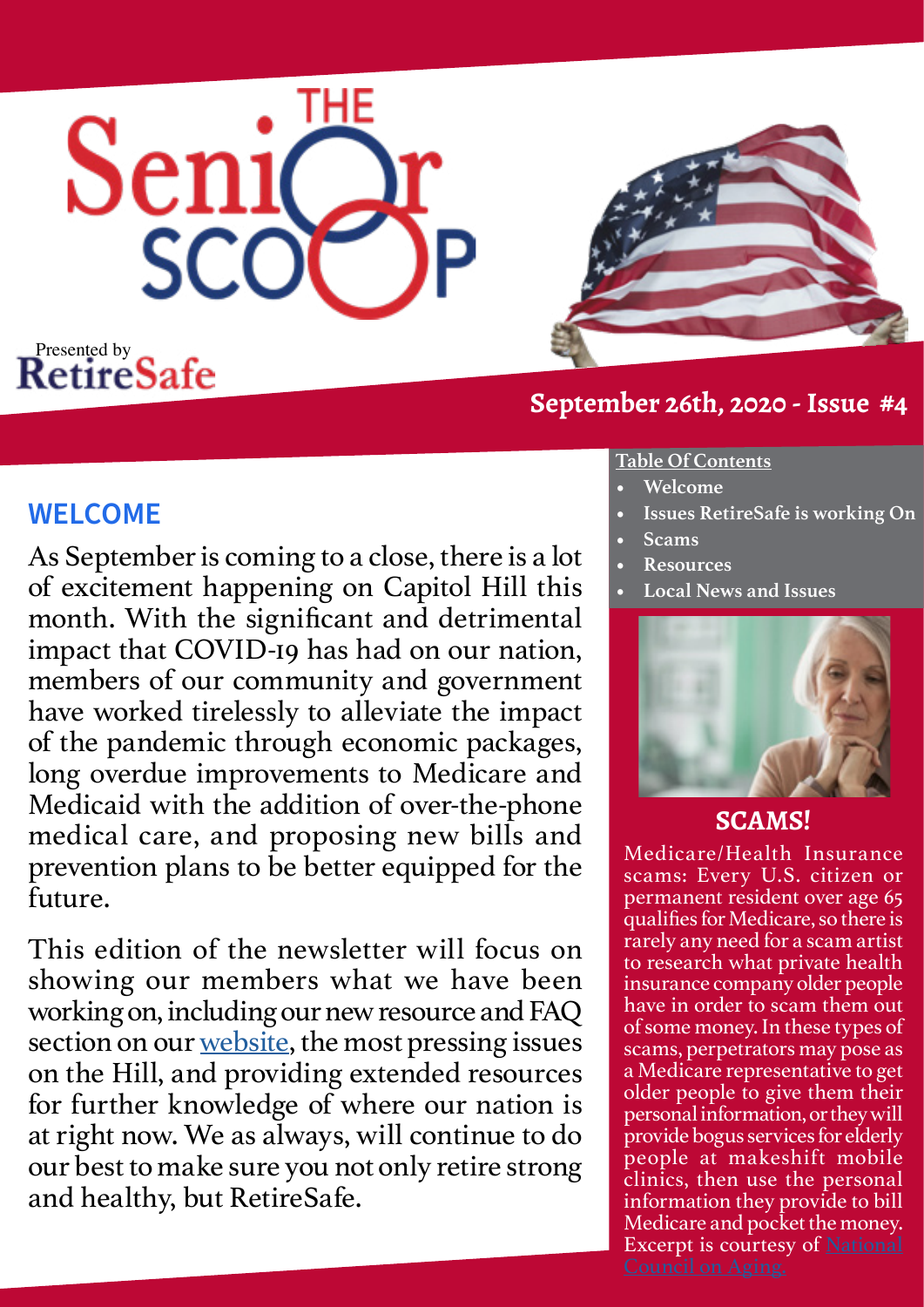# ISSUE RETIRESAFE IS CURRENTLY WORKING ON

The parties have met and the candidates have been finalized – now what? We will be monitoring and focusing our time on the following new updates:

- COVID-19
- Social Security is scheduled to run out in 2026
- 2021 COLA is expected to be less than 2020 percentage
- Surprise billing is rampant
- Is Medicaid being expanded?
- How is International Pricing Index going to impact Medicare?

RetireSafe's mission is even more vital in advocating on behalf of aging Americans. However, it is just not our voice, but yours, reaching out to your elected officials to let them know you are concerned. Please feel free to reach out to me or my staff with issues that you wish for us to address.

COLA is decided based on the inflation rates of the economy and comes as a part of the Social Security benefit. Due to the deflationary pressures related to COVID-19 many fear that COLA will be 0% for 2021. Many seniors are saying that [COLA for](https://www.cnbc.com/2020/04/22/social-security-cola-2021-estimate-points-to-a-smaller-increase.html)  [2021](https://www.cnbc.com/2020/04/22/social-security-cola-2021-estimate-points-to-a-smaller-increase.html) is vital and necessary for survival for millions of retirees given the economic and health impact of the pandemic. According to the Senior Citizens League, data shows that there will be a COLA percentage in 2021, but it may not be enough for a lot of people. Predictions indicate an approximate 1.1% to be given out next year, meaning an even smaller amount than the 1.6% given in 2020, following the 2.8% given in 2019. Despite the government's reluctance to find alternative ways to adequately support the seniors of America, the number seems to be set on being lower than the 2020 choice. Full information and release of 2021 COLA percentage is set to be released in October 2020.

On September 13th, President Trump signed the executive order "My Most Favored [Nation](https://www.statnews.com/2020/09/13/drug-pricing-executive-orders/)", which sets pricing guidelines for prescription drugs covered in Medicare Part B and Part D. These prices are based on an International Pricing Index composed of many nations, and are designed to keep drug prices in the U.S. competitive. The impact this may have on the Research and Development side of Pharmaceuticals is expected to take disproportionate losses, resulting in progress on new drugs/treatments to be halted. Some nations use Quality of Life standards (QALYs), to determine drug prices, which price discriminate against seniors, the ill, and the disabled. Adopting their prices in the U.S. will indirectly be adopting these discriminatory policies. At this time, we do not expect these prices to impact our members until 2021. We will remain committed to keeping our members up to date on this and future executive orders.